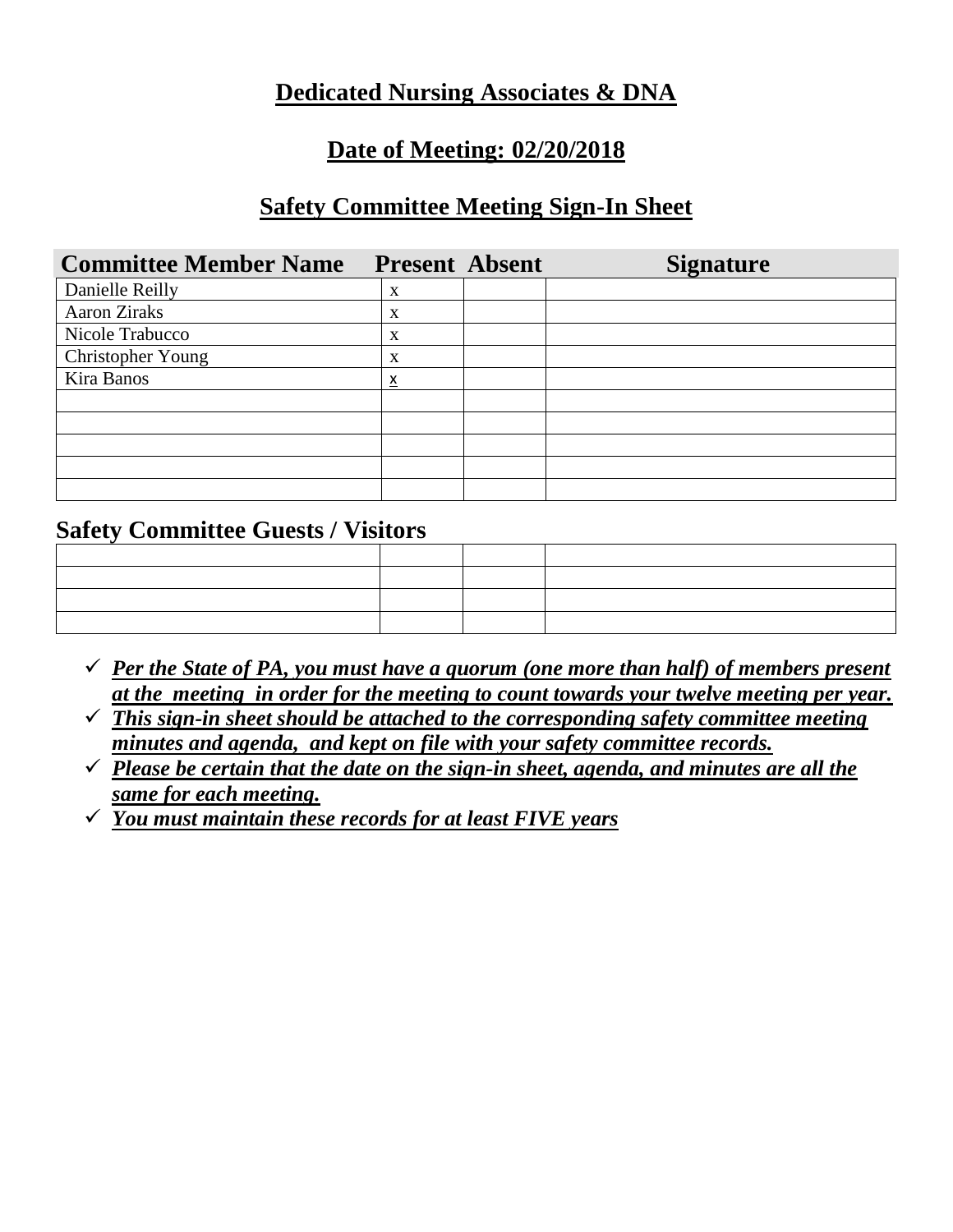# **Dedicated Nursing Associates & DNA Safety Committee Meeting Minutes**

**Date Of Meeting:** *02/20/2018*

**Time of Meeting:** *11:00 am*

**Location of Meeting:** *Corporate Office - 6536 William Penn Hwy Rt 22, Delmont, PA 15626*

- **1. Roll Call**
- **2. Review agenda for this meeting.**
- **3. Review and approve last month's meeting minutes.**
- **4. Review of workplace accidents that have occurred since the last meeting; discuss contributing cause, root cause, and corrective actions.**
- **5. Review the status of old business and the committee's suggested corrective actions.**
	- $\checkmark$  How to handle patient complaints is it on the website?
	- ✓ **4 th quarter walkthroughs**
- **6. Round table discussion – New Business**
	- ✓ **Gait belt usage - suggested topic to put on website**
	- $\checkmark$  **Next Member to come up with next topics for discussion Nicole**
- **7. Recommendations to management**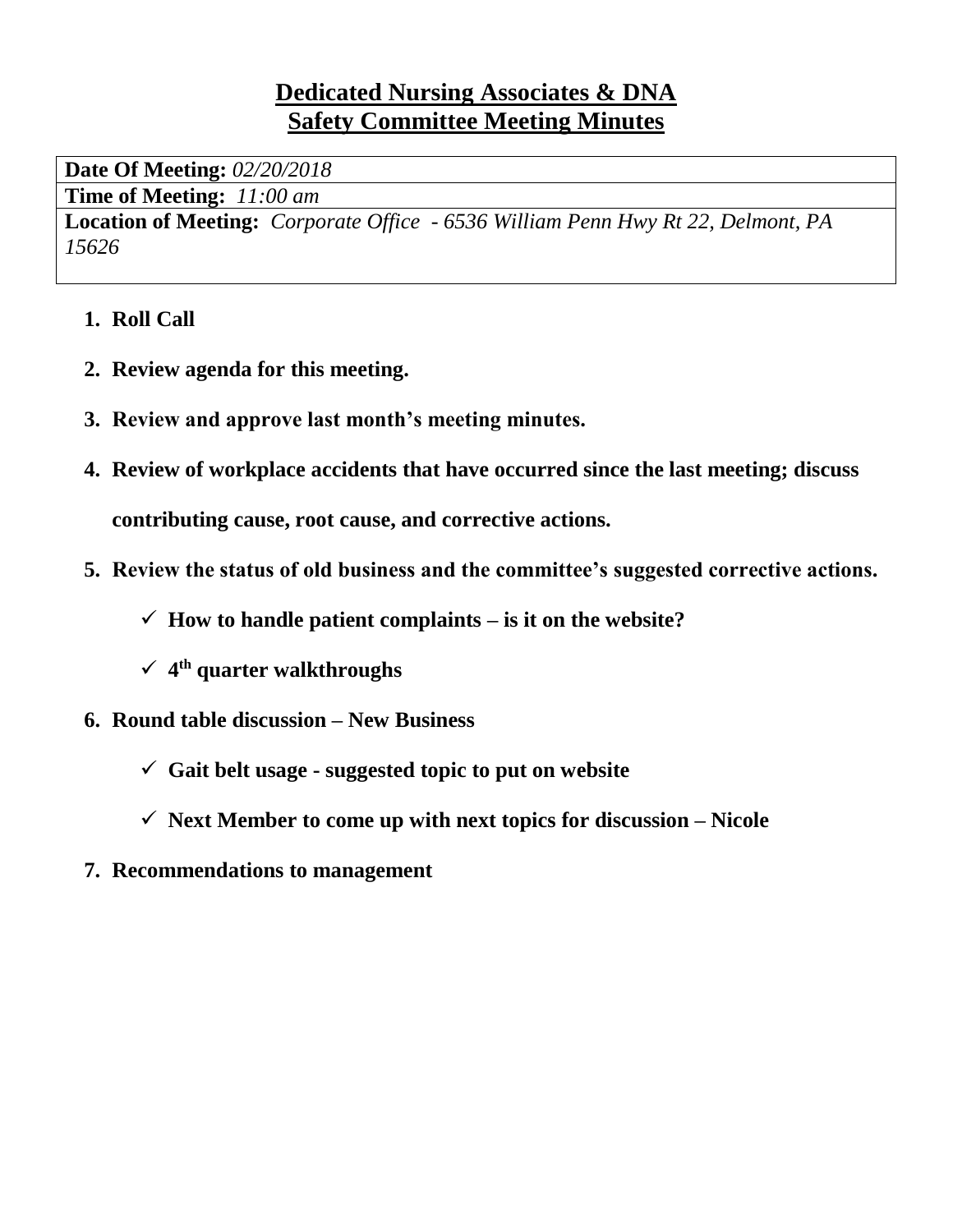## **Dedicated Nursing Associates & DNA Safety Committee Agenda**

**Meeting Date: 02/20/2018**

**Time meeting started**: *11:00 am*

**Meeting Chairperson: Danielle Reilly**

| <b>Present</b>      | <b>Absent</b> |
|---------------------|---------------|
| <b>Aaron Ziraks</b> |               |
| Danielle Reilly     |               |
| Nicole Trabucco     |               |
| Chris Young         |               |
| Kira Banos          |               |
|                     |               |
|                     |               |
|                     |               |
|                     |               |
|                     |               |
|                     |               |

Agenda for today's meeting was reviewed by all members: **x\_Yes \_\_No** 

**Previous meeting minutes from (01/2018) were read and approved: x\_Yes No**

#### **Review of Accidents/Incidents Since the Last Meeting (employee, non-employee, vehicle accidents, near misses, property, & other)**

| Date:   | <b>Cause / Description:</b>                                       | <b>Corrective Action:</b>                                            |
|---------|-------------------------------------------------------------------|----------------------------------------------------------------------|
| 1/2/18  | Resident punched employee in the<br>face                          | Talk to employee about de-escalation techniques<br>for future issues |
| 1/4/18  | Pulled muscle in right leg while<br>putting resident to bed       | Talk to employee about proper body mechanics                         |
| 1/5/18  | Pulled a muscle while lifting<br>resident                         | Talk to employee about proper body mechanics                         |
| 1/15/18 | Fell down client's icy driveway.<br>Fell on back and hit her head | Talk to employee about bad weather condition<br>safety               |
| 1/18/18 | Resident wheeled over foot                                        | Talk to employee about awareness of<br>surroundings                  |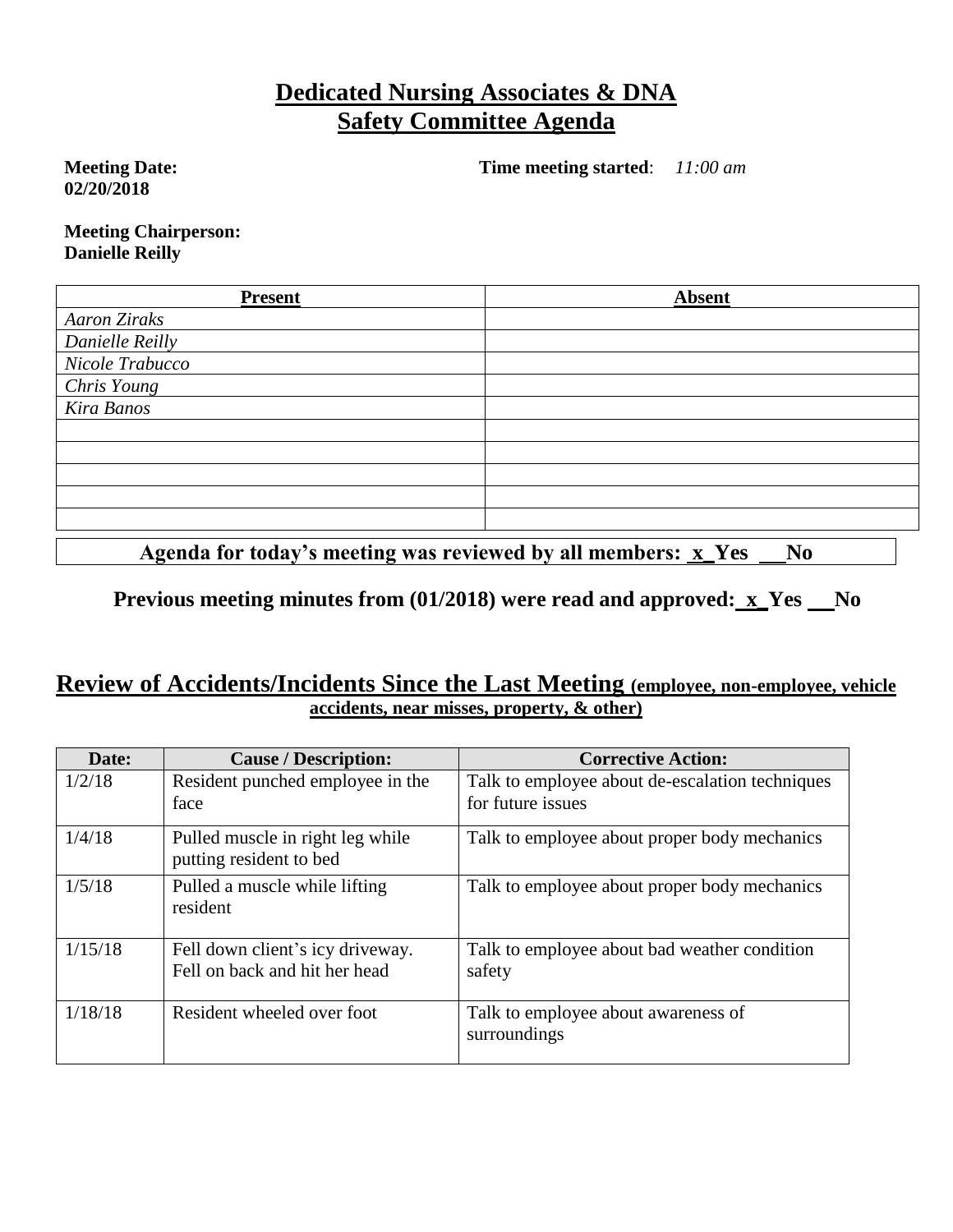# **Status / Progress of Uncompleted Old Business**

| <b>Old Business Item:</b> | <b>Updates:</b>            |
|---------------------------|----------------------------|
| How to Handle employee    | Ally put it on the website |
| complaints                |                            |
|                           |                            |
|                           |                            |
|                           |                            |

# **New Business (Round Table Discussion)**

| <b>Committee</b><br><b>Member Name:</b> | <b>Topic / Hazard Identified:</b> | <b>Responsibility Assigned To Whom</b><br>& Action To Be Taken: |
|-----------------------------------------|-----------------------------------|-----------------------------------------------------------------|
| Nicole                                  | Gait belt usage                   | Make sure Ally puts it on the website                           |
| Team                                    | Workers comp issues               | Discuss issues as a group                                       |
|                                         |                                   |                                                                 |
|                                         |                                   |                                                                 |
|                                         |                                   |                                                                 |
|                                         |                                   |                                                                 |

# **Other Reports or Guest Speakers**

| <b>Guest Name:</b> | <b>Topic Discussed / Presented to the Group</b> |
|--------------------|-------------------------------------------------|
|                    |                                                 |

| Meeting Adjourned:                            | $11:42$ am |  |
|-----------------------------------------------|------------|--|
| Next Meeting:                                 | 3/20/18    |  |
| Meeting Minutes Completed By: Danielle Reilly |            |  |

- $\checkmark$  *A copy of these minutes & the agenda should be distributed to all company employees, or posted where all employees have access to them.*
- ✓ *These meeting minutes should be attached to the corresponding agenda and sign-in sheet, and kept on file with your safety committee records.*